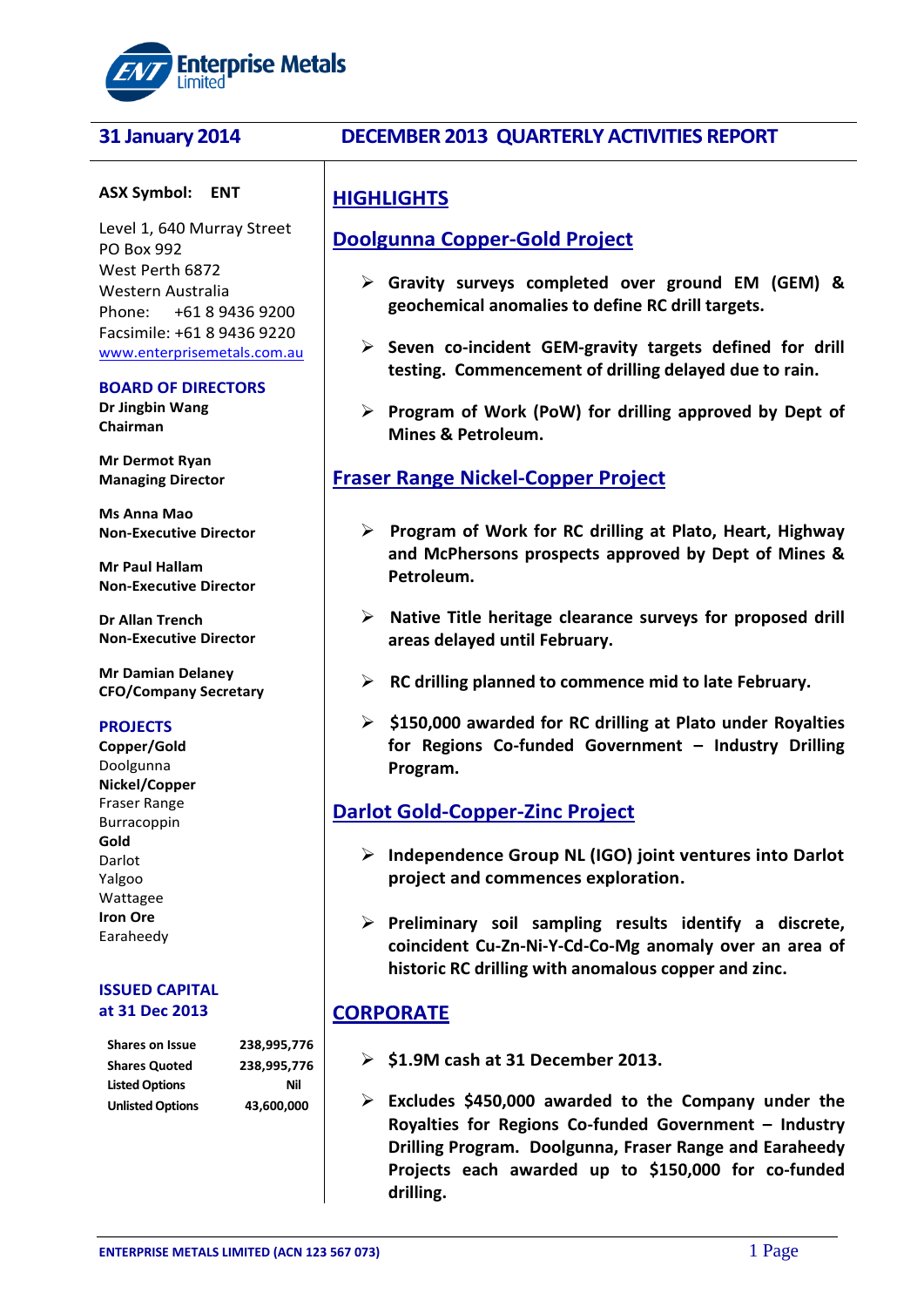

## **SUMMARY OF EXPLORATION ACTIVITIES**

## **DOOLGUNNA PROJECT**

The Doolgunna Project covers approximately 1,036km<sup>2</sup> and is located 110km northeast of Meekatharra and some 10km southwest of Sandfire Resources NL's DeGrussa copper-gold mine. The project is considered prospective for volcanic hosted massive sulphide deposits (VMS) and sediment hosted base metals deposits (SEDEX copper).

The Doolgunna geological setting is similar in some respects to the Central African Copperbelt, and the Company has identified a number of SEDEX style copper-gold targets along the Southern Boundary Fault, which marks the southern boundary of the sediment filled Doolgunna basin.

During December 2013 and early January 2014, the Company completed gravity surveys over the previously identified ground Electromagnetic (GEM) conductors within the Doolgunna basin. The gravity surveys were undertaken to further define the various EM bedrock conductors and prioritise targets for drill testing. The surveys consisted of 1,843 gravity stations at 50m, 100m and 200m station intervals on 200m, 400m and 800m line intervals.

Seven coincident EM-gravity targets have been defined. The gravity surveys, being more extensive than the earlier GEM coverage have also identified additional drill targets. The locations of the gravity surveys are shown below in Figure 1 and overleaf in Figure 2. Refer ASX release 23 Jan 2014 for details.



**Figure 1. 1 st Vertical Derivative (1VD) Magnetics with 1VD Bouguer Anomaly Gravity Data**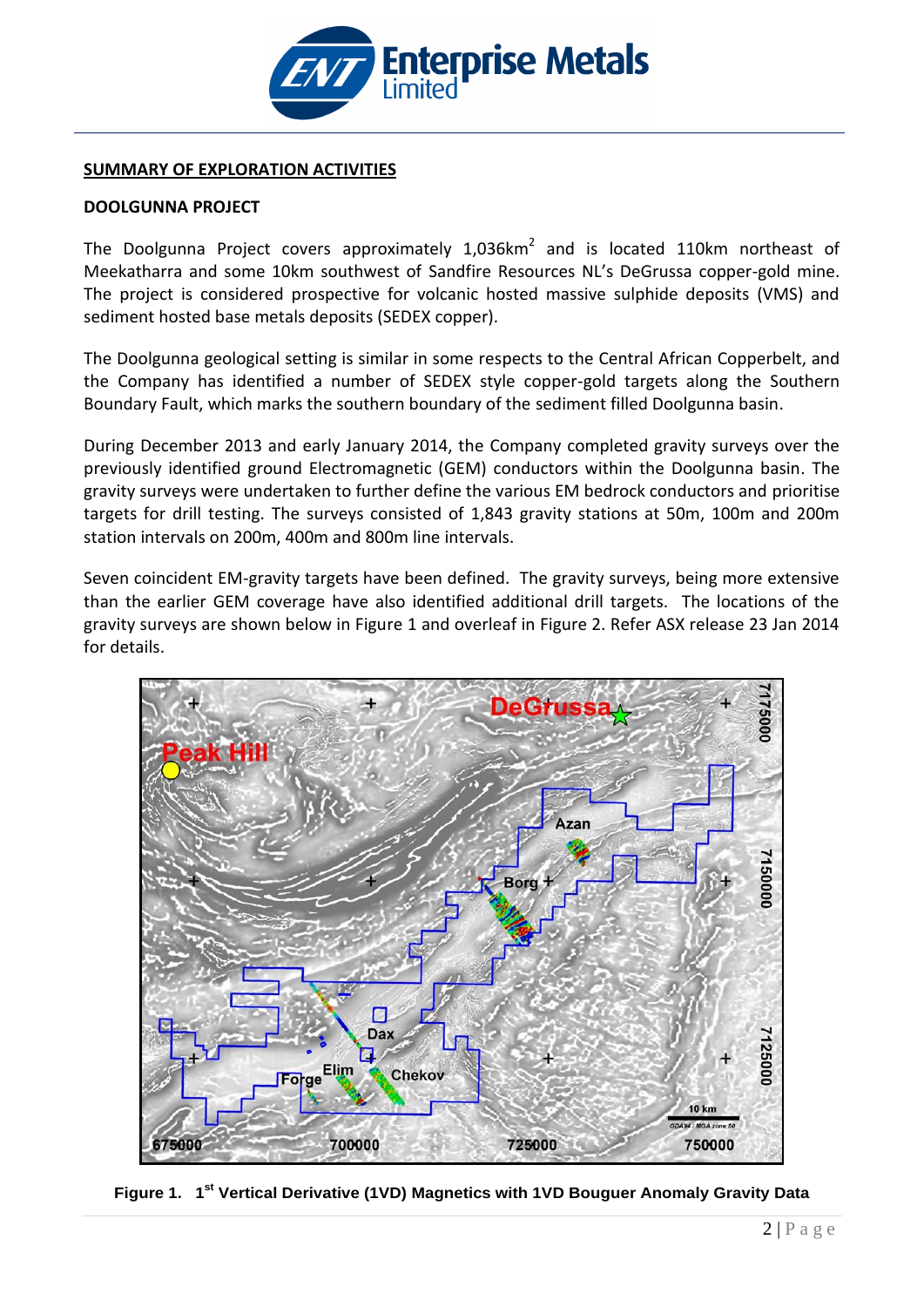

**Figure 2. Doolgunna Project, Gravity & Gravity/EM targets over 1VD Magnetics**

An RC drill rig has been contracted to drill test these SEDEX targets. Enterprise is eligible for up to \$150,000 in Royalties for Regions Co-funded Government – Industry Drilling Program (EIS cofunding) to undertake drill testing of its SEDEX targets at Doolgunna.

Due to heavy monsoonal rain in late January, and the closure of the Great Northern Highway, the drilling program will likely commence in early February 2014.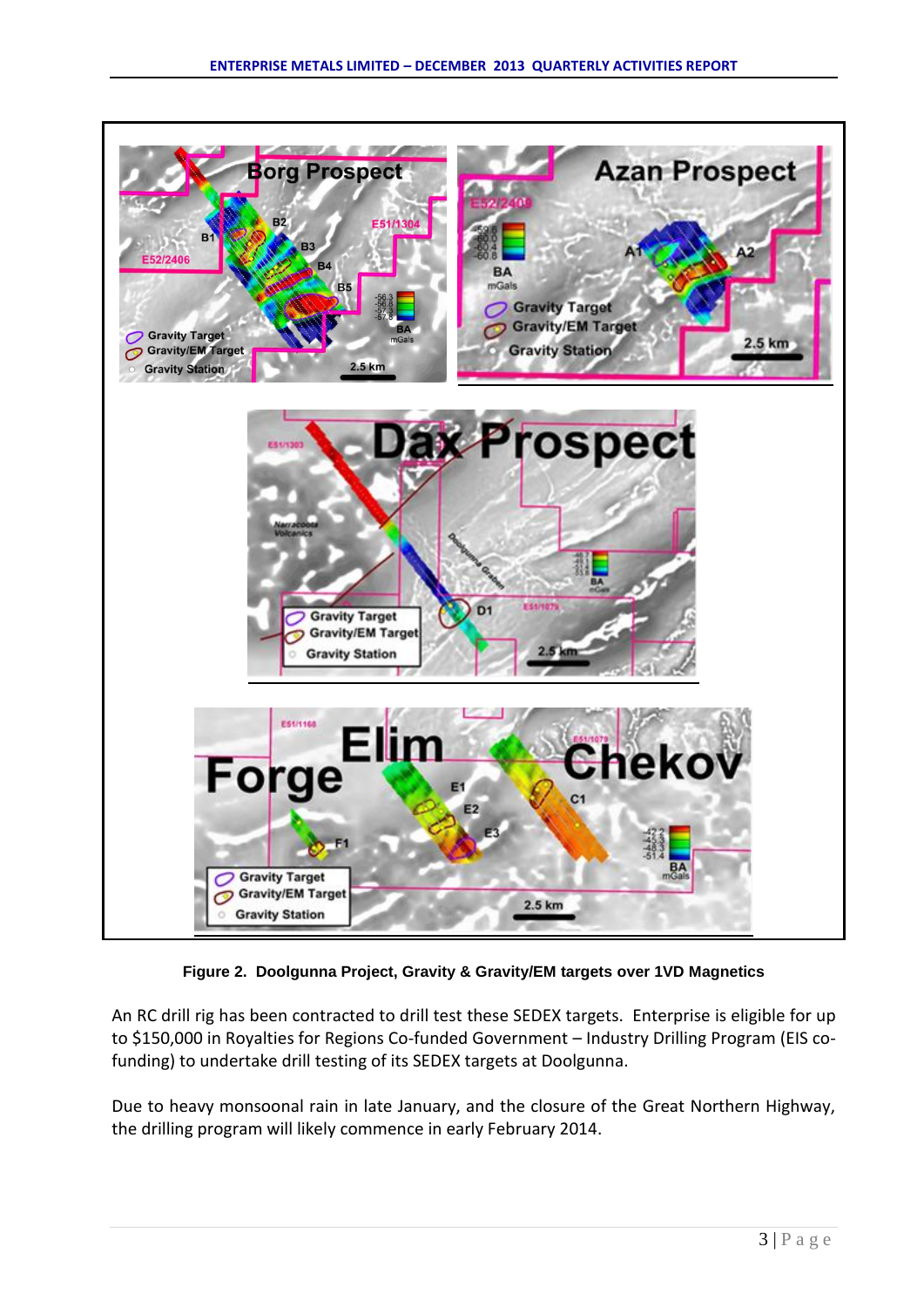### **FRASER RANGE PROJECT**

The Fraser Range Project covers 594 $km^2$  and is located approximately 100km east of Norseman, within the Albany-Fraser Orogen. Enterprise's landholding and is located between Sirius Resources Ltd's Nova and Crux prospects. (Refer Figure 3) Enterprise's drill targets have geological similarities to Nova and Crux. (Refer ASX release 13 December 2013)

The Project is considered prospective for copper/nickel/PGE and gold mineralisation and covers the core of the Fraser Range gravity feature, which defines the prospective nickel-copper belt containing Sirius' Nova deposit. The Company has identified four high priority targets at Plato, Heart, Highway and McPhersons using soil geochemistry and HeliTEM data, for drill testing in early 2014. The Plato prospect is interpreted to be an intrusive body similar to that associated with the Nova Ni deposit and Sirius Resources Limited's recently announced Crux anomaly.

During the Quarter, the Company received notification that its application for \$150,000 cofunding for drilling in the Fraser Range at Plato had been approved. This falls under the Royalties for Regions Co-funded Government – Industry Drilling Program (Round 8) of the Exploration Incentive Scheme ("EIS"). Under the EIS, funds committed by Enterprise towards the approved drill program will be matched by funds from the State Government's program, up to the maximum of \$150,000.

The Company also received approval from Department of Mines and Petroleum for its Program of Work (POW) for RC drilling at Plato, Heart, Highway and McPhersons prospects. The drilling program will commence at Plato, with 1,500 - 2,000m of RC, followed by down-hole EM to identify massive sulphides proximate to each hole. Similar programs are planned for Heart, Highway and McPhersons.

Commencement of the RC drilling program is now planned to commence mid February after heritage approval is obtained.



**Figure 3. Southern Fraser Range, Gravity Image**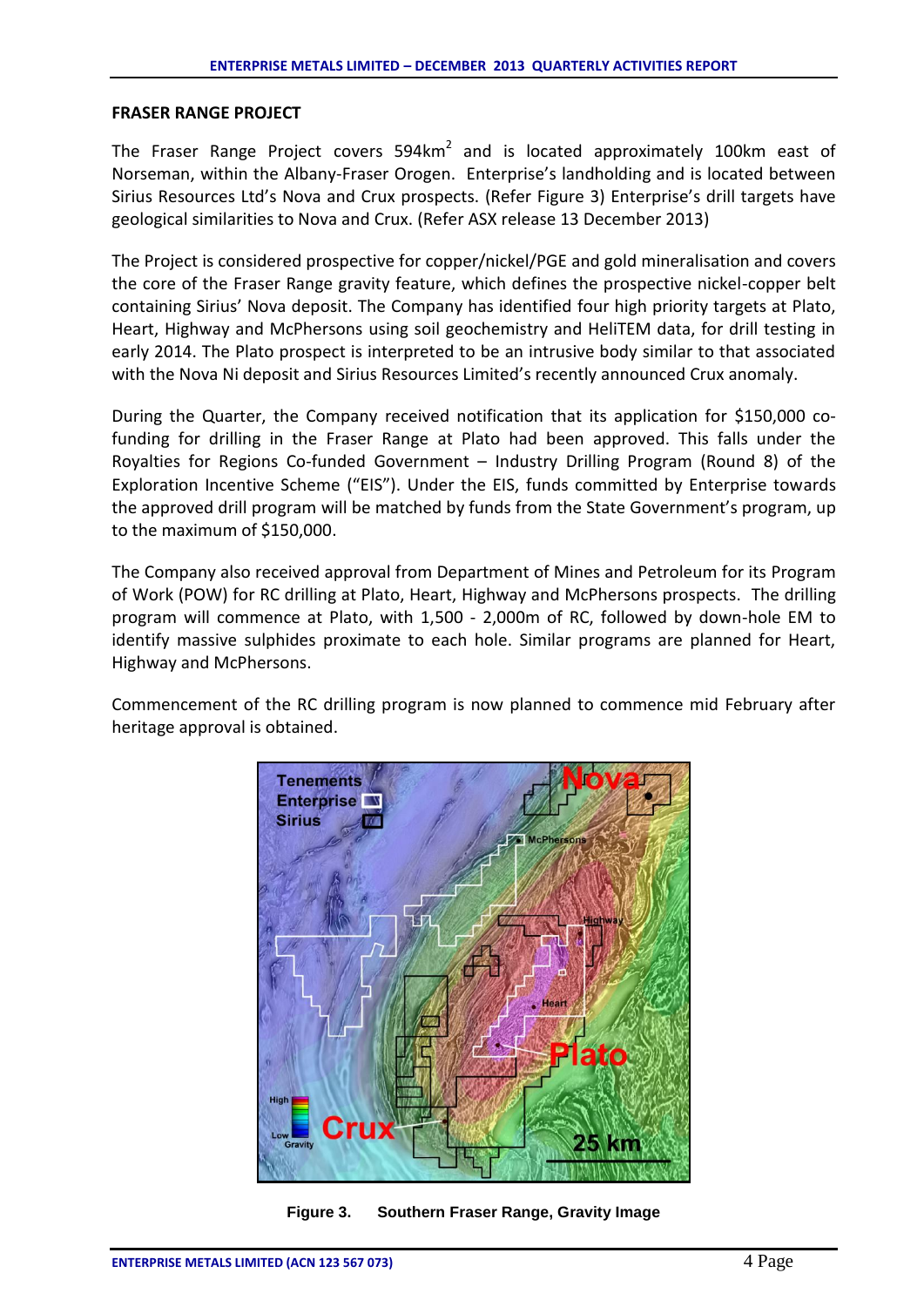### **DARLOT PROJECT**

During the December 2013 Quarter the Company entered into an agreement with Independence Group NL (ASX:IGO) whereby IGO has the right to earn a 70% - 80% interest in Enterprise's Darlot Project covering some 740km<sup>2</sup> of tenure approximately 60km north along strike from IGO's Jaguar Project (Figure 5).

Full details of the agreement are contained in ENT's ASX release of 23 November 2013.

Previous exploration at Darlot was focused on the gold potential and the base metals potential is largely untested. The project has strategic value to IGO in that any base metals discoveries are potentially within trucking distance of its Jaguar processing facility.

An initial soil sampling program was completed by IGO during December 2013. A total of 803 (-2mm) soil samples were collected on a 200m & 400m x 100m grid. Preliminary results identify a discrete, coincident Cu-Zn-Ni-Y-Cd-Co-Mg anomaly over an area of historic RC drilling that includes maximum down hole results of 16m @ 0.24% Cu from 16m in PDH18 and 6m @ 0.13% Zn from 12m in PDH15. (Refer IGO's ASX release dated 30 January 2014)

IGO advise that the soil sampling program will recommence in the March 2014 Quarter together with an auger sampling program in areas of transported cover.



**Figure 4. Darlot Project, Regional Geology and Location Plan**

## **CORPORATE**

During the Quarter, Enterprise Metals Limited raised ~\$1.08 million through the placement of 26.9 million shares at 4 cents per share (with a 1:2 free attaching option exercisable at 8 cents on or before 30 November 2016) ("Placement"). Funds raised from the Placement will be primarily used to progress high impact exploration and drilling at the Fraser Range and Doolgunna Projects, and for working capital.

The majority of the Placement (25.775m shares to raise  $\sim$ \$1.03 million) settled in a first tranche under the Company's existing capacity pursuant to ASX Listing Rule7.1. Shareholder approval was required for the issue of the balance of ~1.125m shares (\$45,000 attributable to ENT Directors) as well as all of the attaching options associated with the Placement (13.45m options in total). These securities were issued in a second tranche following shareholder approval at a General Meeting of Shareholders held on 17 January 2014.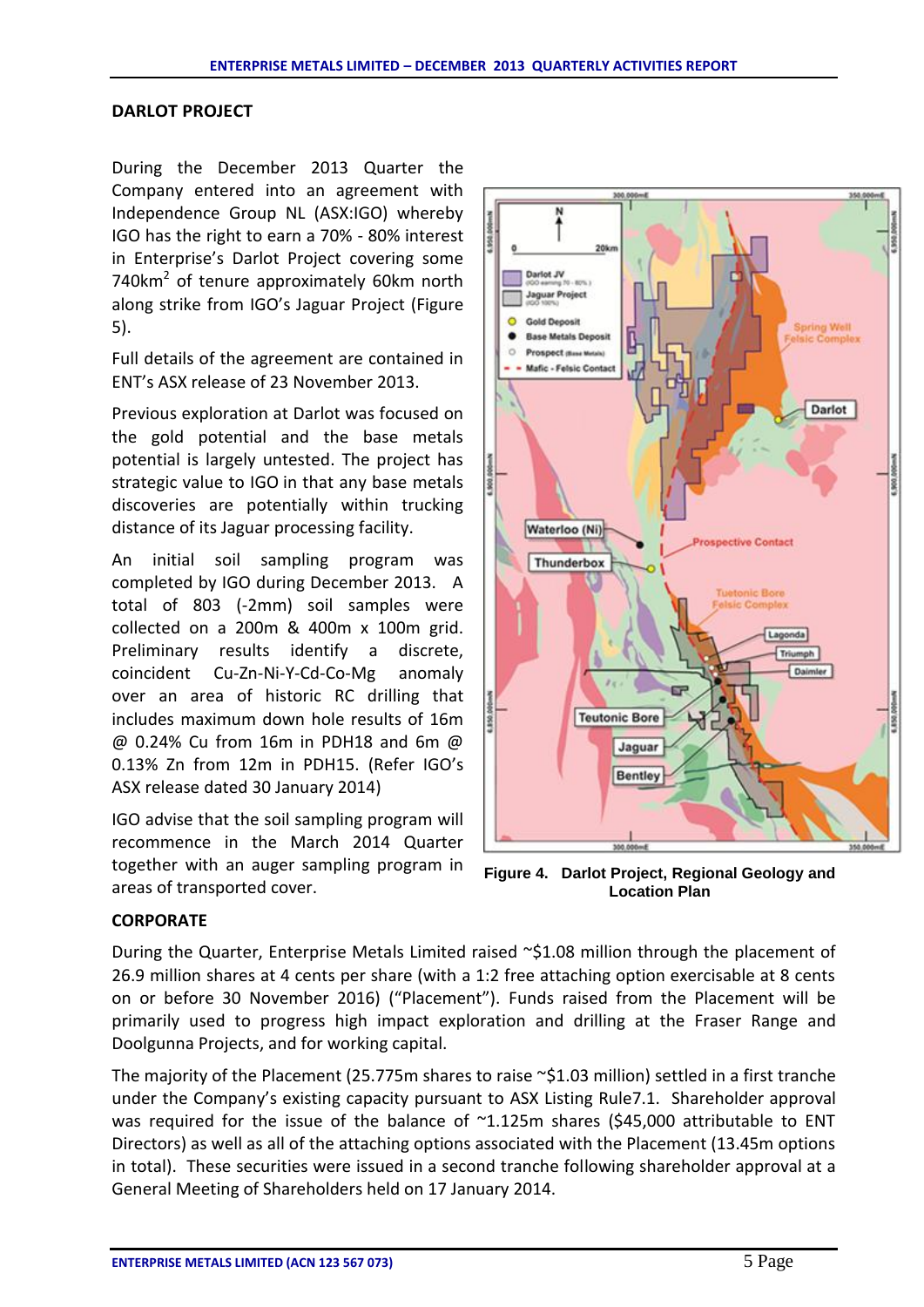SinoTech Minerals Exploration Co Ltd, the major shareholder of Enterprise, participated in the Placement for \$330,000 to approximately maintain its interest in the Company.

Refer ASX release dated 28 November 2013.

## **LANDHOLDINGS**

The Company's 31 December 2013 landholdings are shown below and overleaf in Appendix 1.

## **CASH POSITION**

Cash position at 31 December 2013 was \$1.9 million.

**Dermot Ryan Managing Director**

*Contact: Telephone: 08 9436 9200 Facsimile: 08 9436 9220 Email: admin@enterprisemetals.com.au*



## **PROJECT LOCATIONS WESTERN AUSTRALIA 31 DECEMBER 2013**